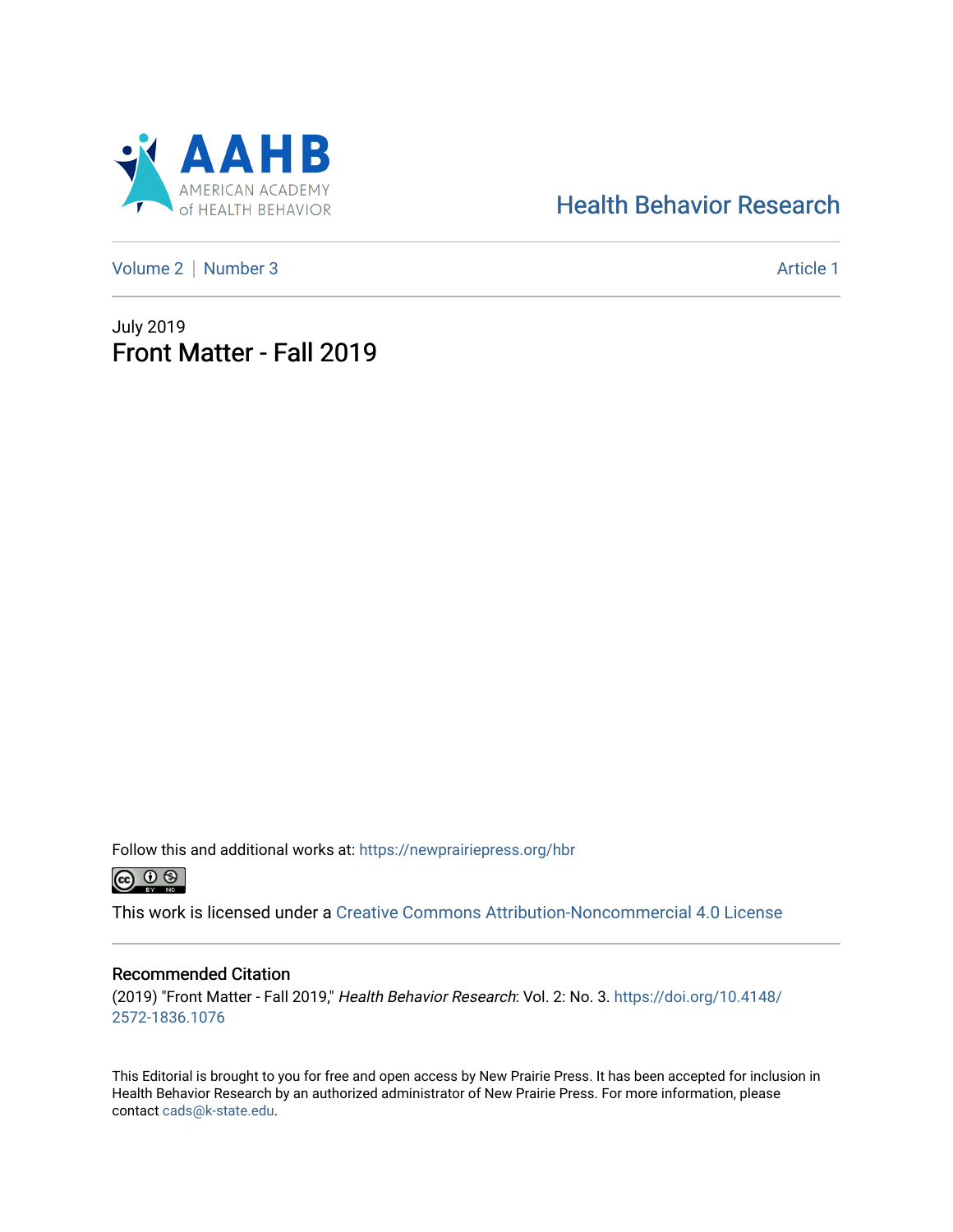# Front Matter - Fall 2019

### Abstract

This is the Front Matter for Health Behavior Research's Volume 2, Issue 3.

### Keywords

Introduction; front matter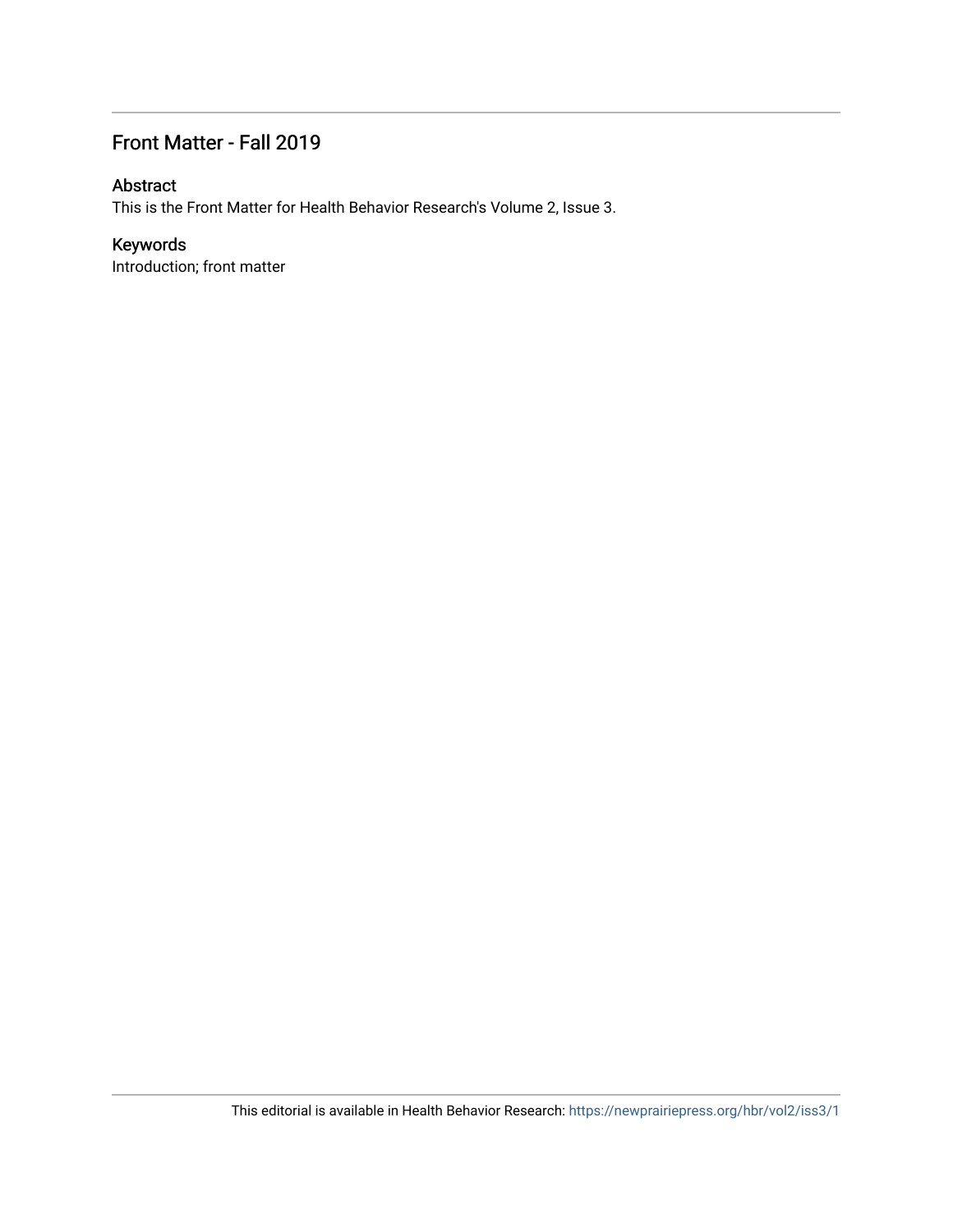## AMERICAN ACADEMY OF HEALTH BEHAVIOR

Vol. 2, Number 3 **Fall 2019**

#### Editor-in-Chief

Rita DeBate, MPH, PhD, FAED, FAAHB University of South Florida

#### Assistant Editor-in-Chief

Anna E. Greer, PhD, CHES Sacred Heart University

#### Honorary Laureate Editors

Lawrence W. Green, DrPH, DSc (Hon), FAAHB University of California at San Francisco Steven Yale Sussman, PhD, FAAHB University of Southern California

#### Editorial Board

John D. Clapp, PhD, FAAHB The Ohio State University

John P. Elder, PhD, MPH, FAAHB San Diego State University

Andrea C. Gielen, ScM, ScD, FAAHB Johns Hopkins University

Matthew Lee Smith, PhD, MPH, CHES, FAAHB The University of Georgia Texas A&M University

> Jay Maddock, PhD, FAAHB Texas A&M University

Deborah Parra-Medina, MPH, PhD, FAAHB University of Texas at Austin

> Scott Rhodes, PhD, MPH, FAAHB Wake Forest University

David Wyatt Seal, PhD, FAAHB Tulane University

Keith J. Zullig, MSPH, PhD, FAAHB West Virginia University

#### Copyeditor

Brooklyn Wynveen, PhD Sam Houston State University

#### Editorial Assistant

Amy Gatto, MPH University of South Florida

*Health Behavior Research* is dedicated to the translation of research to advance policy, program planning, and/or practice relevant to behavior change. This aim is accomplished by publishing scholarly works from basic and applied scientists that rigorously apply, test, and inform efforts to revise, refine, or reject theoretical principles.

et al.: Front Matter - Fall 2019<br>
HEAL TH BEHAVIOR RESEARCH

# **Table of Contents**

## Using Complex, Multi-Sectoral Data in a Needs Assessment to Inform Future Strategies in Childhood Asthma Management

*Loren Raun, David Persse, Gwendolyn Johnson, Katherine Ensor, Elizabeth Stevenson, Melissa A. Valerio, Erin K. Caton, Laura Campos, & Harold J. Farber*

## Contrasting Adult and Emerging Adult Women on Possible Psychosocial and Behavioral Correlates of Short-Term Weight Loss *James J. Annesi & Ping H. Johnson*

## Barriers to HIV Testing Within a Sample of Spanish-speaking Latinx Gay, Bisexual, and Other Men Who Have Sex with Men: Implications for HIV Prevention and Care

*Danielle N. Horridge, Timothy S. Oh, Jorge Alonzo, Lilli Mann-Jackson, Amanda E. Tanner, Eunyoung Y. Song, Benjamin D. Smart, Cornelius N. Van Dam, Logan S. Baker, & Scott D. Rhodes*

# The Mechanism of Theory-based HIV Behavioral Intervention on Condom Use among Rural-to-urban Migrants in China: The Mediating Roles of HIV Knowledge and Condom Use Self-efficacy

*Chengbo Zeng, Xiaoming Li, Hongfei Du, & Danhua Lin*

### **AAHB Board of Directors**

Mark Reed, PhD **Annie Nguyen, PhD** Annie Nguyen, PhD Mohammad Torabi, PhD Julie M. Croff, PhD **Sommers, M.Ed., CHES** Hsien-Chang Lin, PhD Lara McKenzie, PhD Katie M. Heinrich, PhD Wenhua Lu, PhD Jessica Rath, PhD Anna E. Greer, PhD Kathryn E. Dolphin, PhD Publishéd by New Player, ይከታል MCHES Mary Steinhardt, EdD, LPC Mary Leigh Ann Simmons, PhD, MFT | <sub>1</sub>